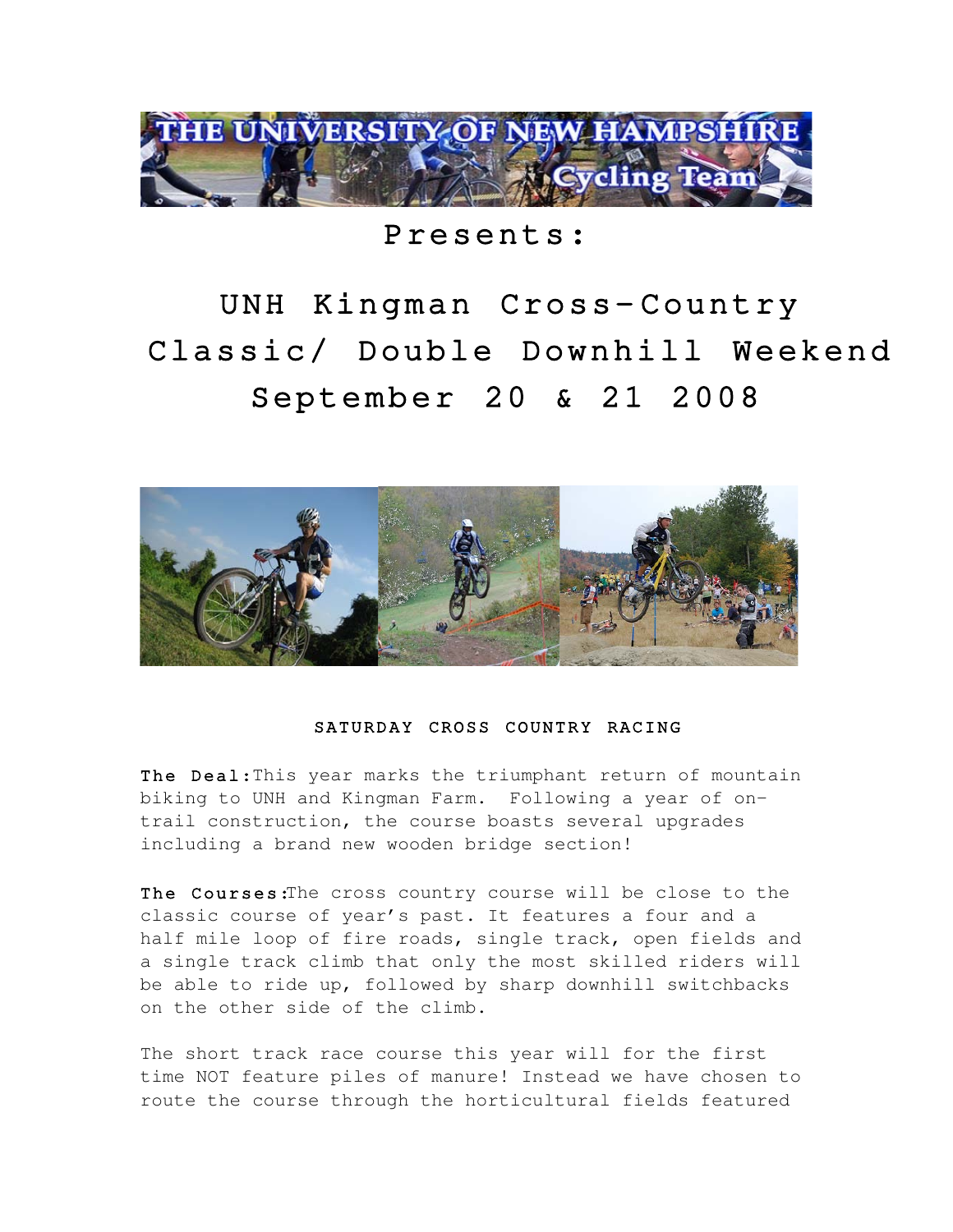in our weekly cyclocross training series. The course however will be altered a bit to make it more challenging and mountain bike appropriate. Each loop will feature a steep decent; into a 180 degree turn back up the other side so you can stare down the competition as you make your turn.

The Prizes: Prizes will be awarded to the top three finishers in each category in each event.

| Cross Country |                 |               |            |  |
|---------------|-----------------|---------------|------------|--|
| Event         | Start time Laps |               | Distance   |  |
| Men C         | 8:00            |               | 9 miles    |  |
| Women B       | 8:05/follow     | $\mathcal{L}$ | 9 miles    |  |
| Men A         | 10:15           | 4             | 18 miles   |  |
| Men B         | 10:15/follow    |               | 13.5 miles |  |
| Women A       | 10:20/follow    |               | 13.5 miles |  |

The Schedule:



### Cross Country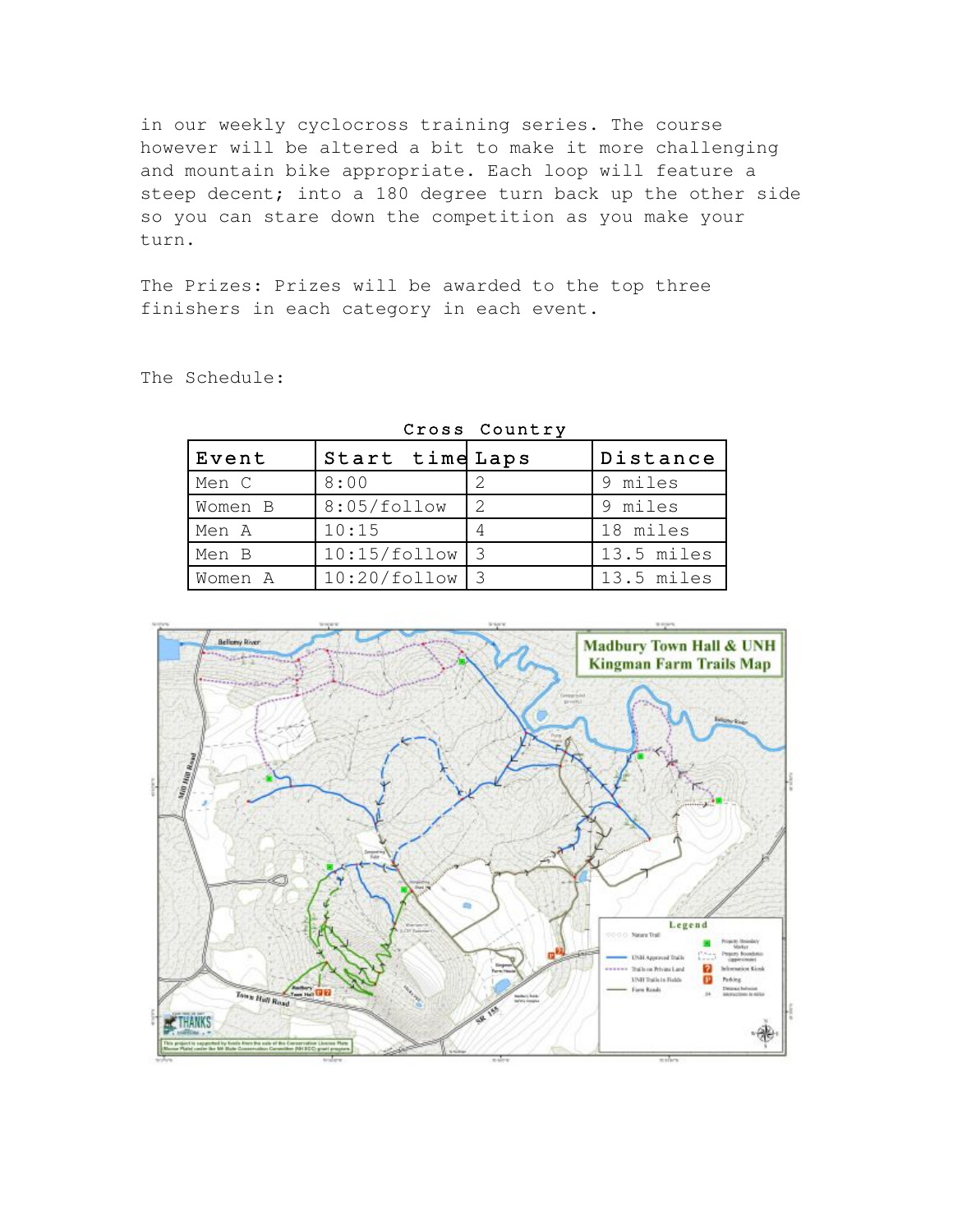| ۰.<br>×<br>٠<br>۰.<br>٧ |  |  |  |  |  |
|-------------------------|--|--|--|--|--|
|-------------------------|--|--|--|--|--|

| Event   | Start Time | Time    |
|---------|------------|---------|
| Men C   | 2:00       | 20 Mins |
| Women B | 2:00       | 20 Mins |
| Men B   | 2:30       | 25 Mins |
| Women A | 2:30       | 25 Mins |
| Men A   | 3:00       | 35 mins |

## The Directions:

## From the north/south:

From I-95 take Spaulding Turnpike North to exit 8W (Madbury/Route 155). Follow Route 155 for 3 miles. There will be signs indicating where to turn, which is on to an access road off of a small dirt parking lot. Parking is along that dirt road. The start/finish and registration is down that road, and in a field on the left.

## From Durham :

Take Madbury Road to the intersection of Route 4. At the set of lights, go straight through, crossing Route 4. This will intersect with Route 155. Take a right, and follow the signs through the small dirt parking lot and park on the side of the dirt road.

#### From the east:

Take Route 4 to the intersection with Madbury road. Turn left, and follow the directions **from Durham.**

### **SUNDAY'S DOWNHILL EVENTS**

**The Deal:** Just like in year's past, we have teamed up with the folks over at Highland Mountain Bike Park, in Northfield, NH to put on a special event. We are going to do things a little differently this year though. We are going to run TWO downhill events instead of having a slalom. Because we are piggybacking with the Granite State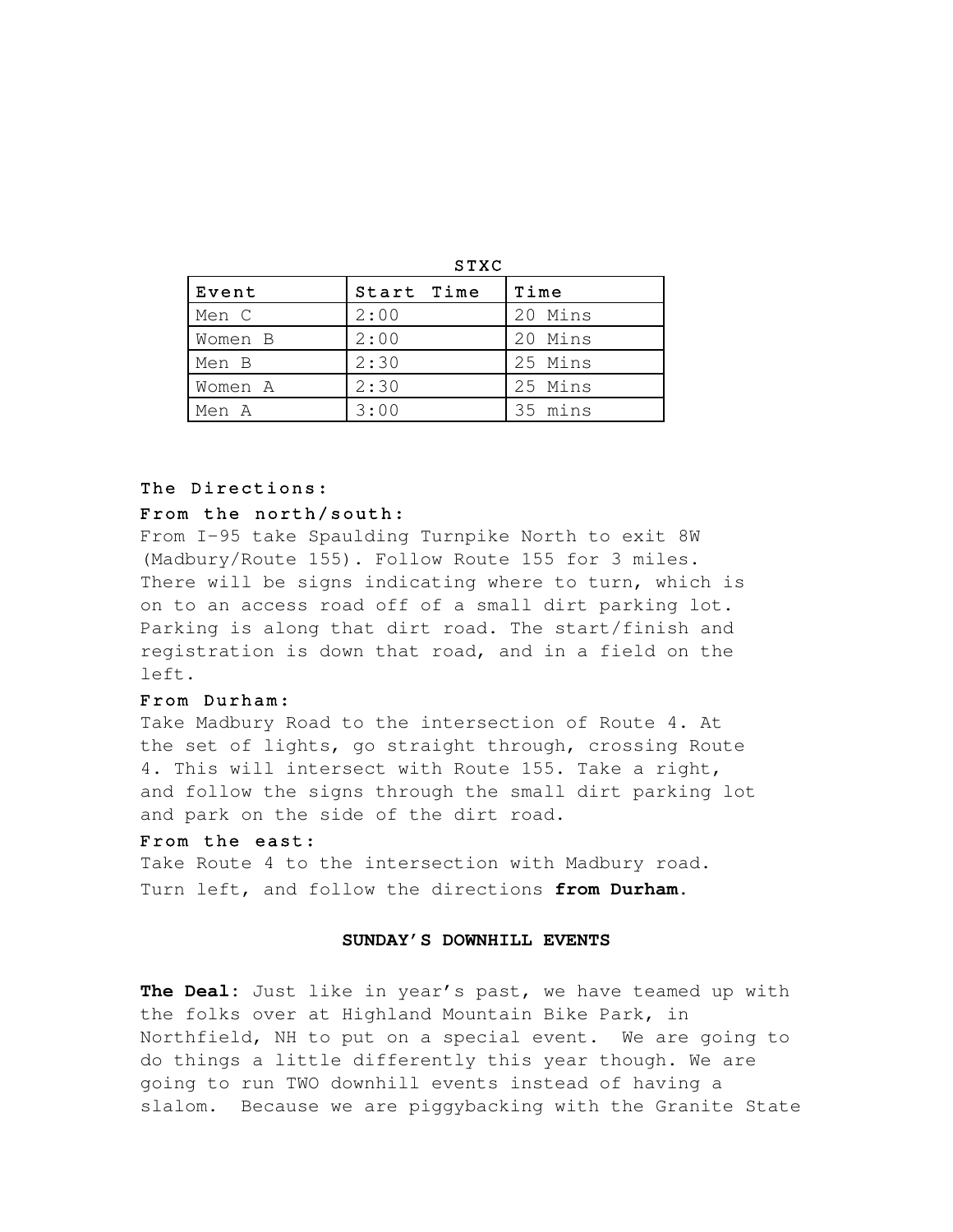Gravity Series, we are going to be able to have two awesome courses instead of just one! By using a wireless timing system, we are going to be able to be able to have two runs open and race two different runs back to back!

There are two courses, Threshold (expert level) and Eastern Hemlock (beginner level). Both will be open to all categories of racers on Sunday. Threshold will be available for pre-riding and all riders, especially newer riders, are strongly encouraged to pre-ride Threshold as it is quite challenging and riders will want to be aware of the marked trouble spots so they can take alternate lines or walk. The course is well-marked with warning signs, but all riders are responsible for knowing the course and their own limits.

Amateur and Pro categories are going first before the collegiate riders. When all the runs are done, Highland will move the wireless timing system over to the second trail. We will then follow the same pattern, Pros followed by Amateur followed by collegiate.

\*Highland Mountain does reserve the right to change run selection if weather becomes a factor.\*

Collegiate races will go off in the following order: Men's C Men's B Men's A [10 minute gap] Women's A Women's B [10 minute gap]

Race #1 Race Trail: THRESHOLD Race #2 Race Trail: EASTERN HEMLOCK

## Sunday, September 21st

8:00-9:30 Registration AM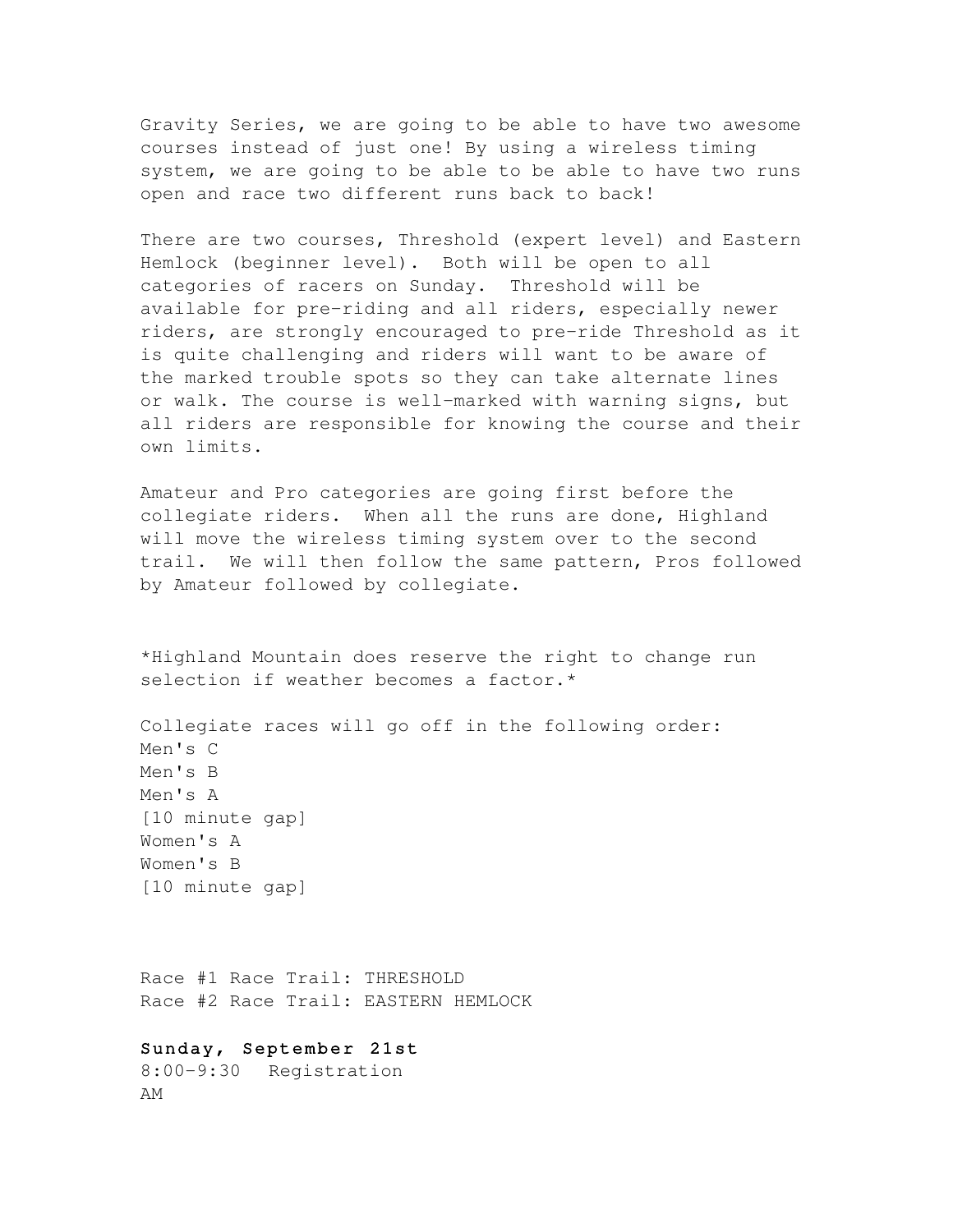8:00-10:30 Threshold course open for practice (racers only) AM 10:30-11:00 Threshold course closed for maintenance AM 11:00 AM Race Start- Race Order: Pro Men/Pro Women/Am. Women/Am. Men Collegiate to follow

The Eastern Hemlock Course will be run following the completion of "Threshold"

Awards for both races will take place approximately 1 hour after race #2 completion

The Cost: \$13 per race, per rider, with an additional \$35 for an all-day lift ticket.

The Prizes Prizes will be awarded to the top three collegiate riders in each field, in each race.

## The Directions:

Directions are available from Highland's website @ [http://www.highlandmountain.com/visiting\\_highland/direction](http://www.highlandmountain.com/visiting_highland/directions.php) [s.php](http://www.highlandmountain.com/visiting_highland/directions.php)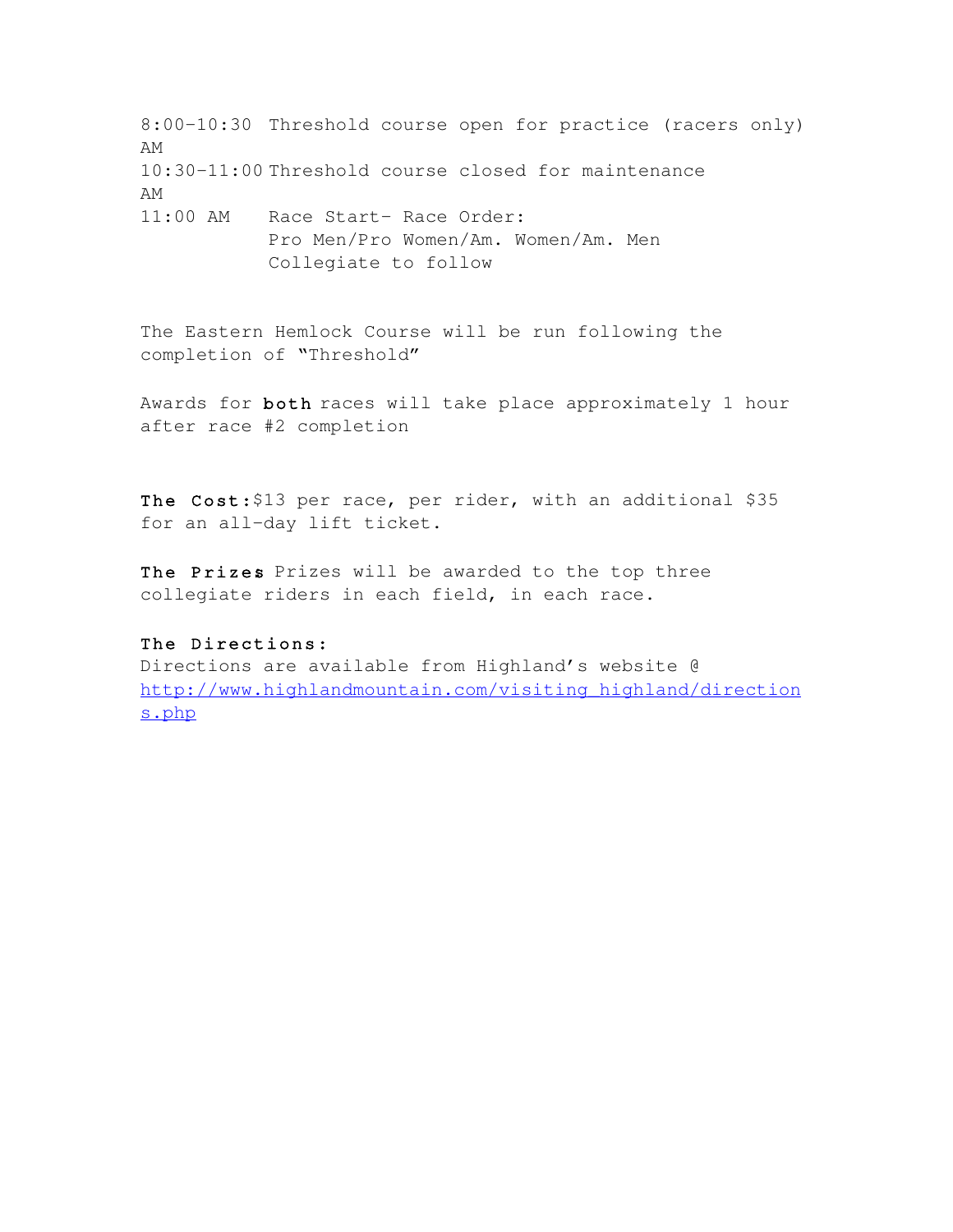

## Saftey :

At Kingman Farm we will have course marshalls on course with radios connected back to the onsite medical staff and the UNH Team. The race is located only about 5 miles away from Wentworth Duglass Hospital, who has been alerted to our race plans. The most technical portion of the xc race falls in an area right behind the town hall in Madbury and has easy access to the road. The technical section is about 200 yards from the road, so if an ambulance needed to get there quickly, it would be possible. the short track race is not very technical, but has easy access to road, in the event of an accident.

Highland mountain has its own bike patrol and medics that will be on site and cover the entire event. They have their own medical stations and medics that will be available for all the collegiate races. They have the equipment and means to provide excellent care to anyone on site.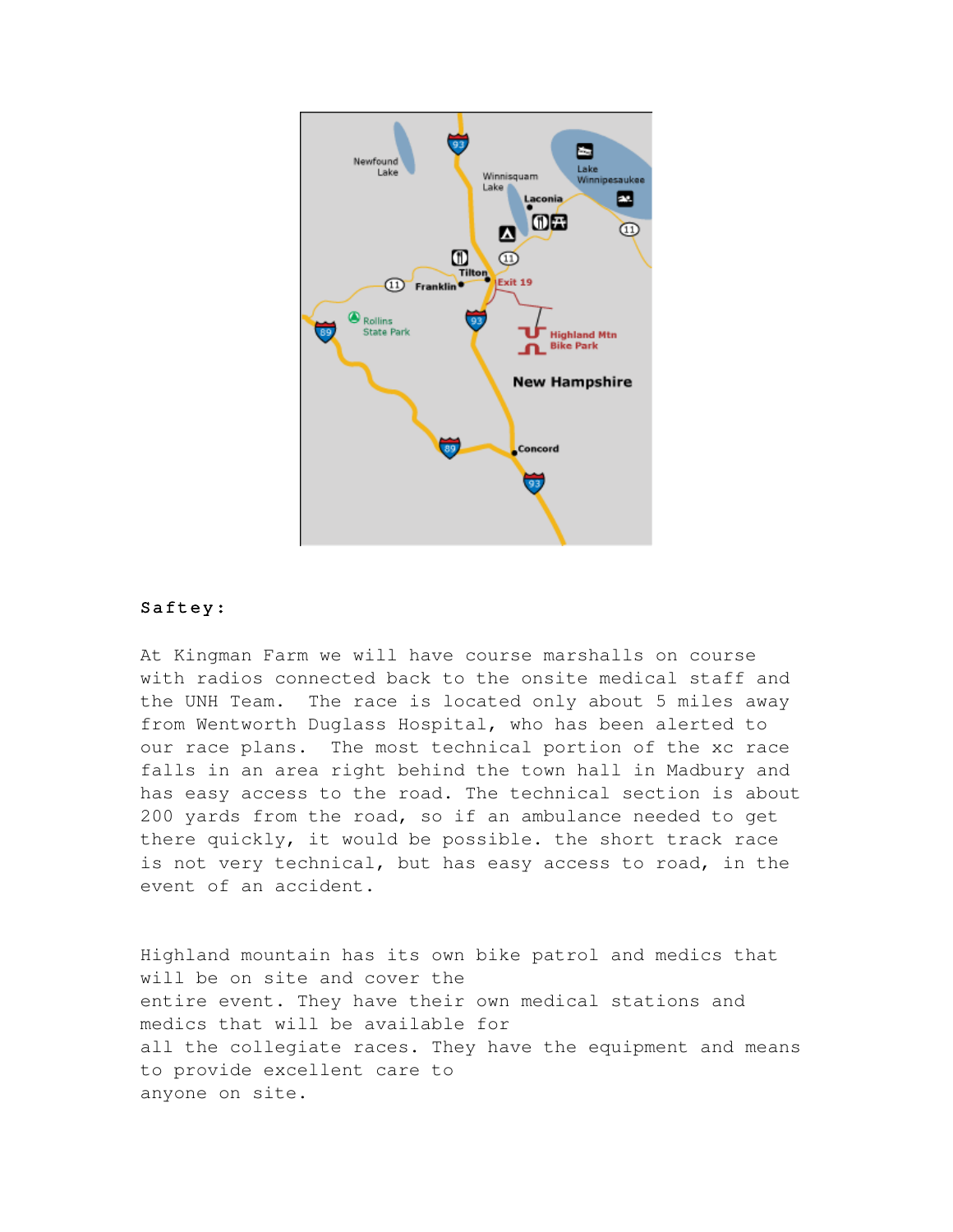## Hotels:

Although there is no official race hotel, here are some hotels in located a close to Kingman Farm:

Days Inn-Downtown Dover 481 Central Ave. Dover, NH 03820  $(603) 742 - 0400$  $(603)$  742-7790 - Fax

Comfort Inn and Suites 10 Hotel Dr. Dover, NH 03820  $(603)$  750-7507

There are also several campgrounds located near Highland Mountain in the Tilton/ Northfield area. Some places to check out include:

Thousand Acres Campground 1078 S Main St Franklin, NH 03235  $(603)$  934-4440 [thousandacrescamp.com](http://maps.google.com/local_url?q=http://www.thousandacrescamp.com/&dq=camping+tilton+nh&hl=en&ie=UTF8&fb=1&view=text&cd=1&latlng=43399833,-71648506,1157129336057116859&ei=PCfHSIqRJ4GeqwKd2b3fCQ&oi=miwd&sa=X&ct=miw_link&cad=homepage&s=ANYYN7nDZFQtNlTW5bjeGAlUrmqBYewUTw)

Campground at Silver Lake 389 Jamestown Rd Belmont, NH 03220  $(603) 524-6289$ [onlinevacation.com](http://maps.google.com/local_url?q=http://www.onlinevacation.com/silverlake/&dq=camping+tilton+nh&hl=en&ie=UTF8&fb=1&view=text&cd=1&latlng=43452481,-71517914,5812643066649619368&ei=4SfHSJjrGJXYrQLw1qmYCg&oi=miwd&sa=X&ct=miw_link&cad=homepage&s=ANYYN7k5gN3QRFufQmV89ClegYzE8WaQhw)

Registration will be available through bikereg.com and at each race, with a \$5 late fee